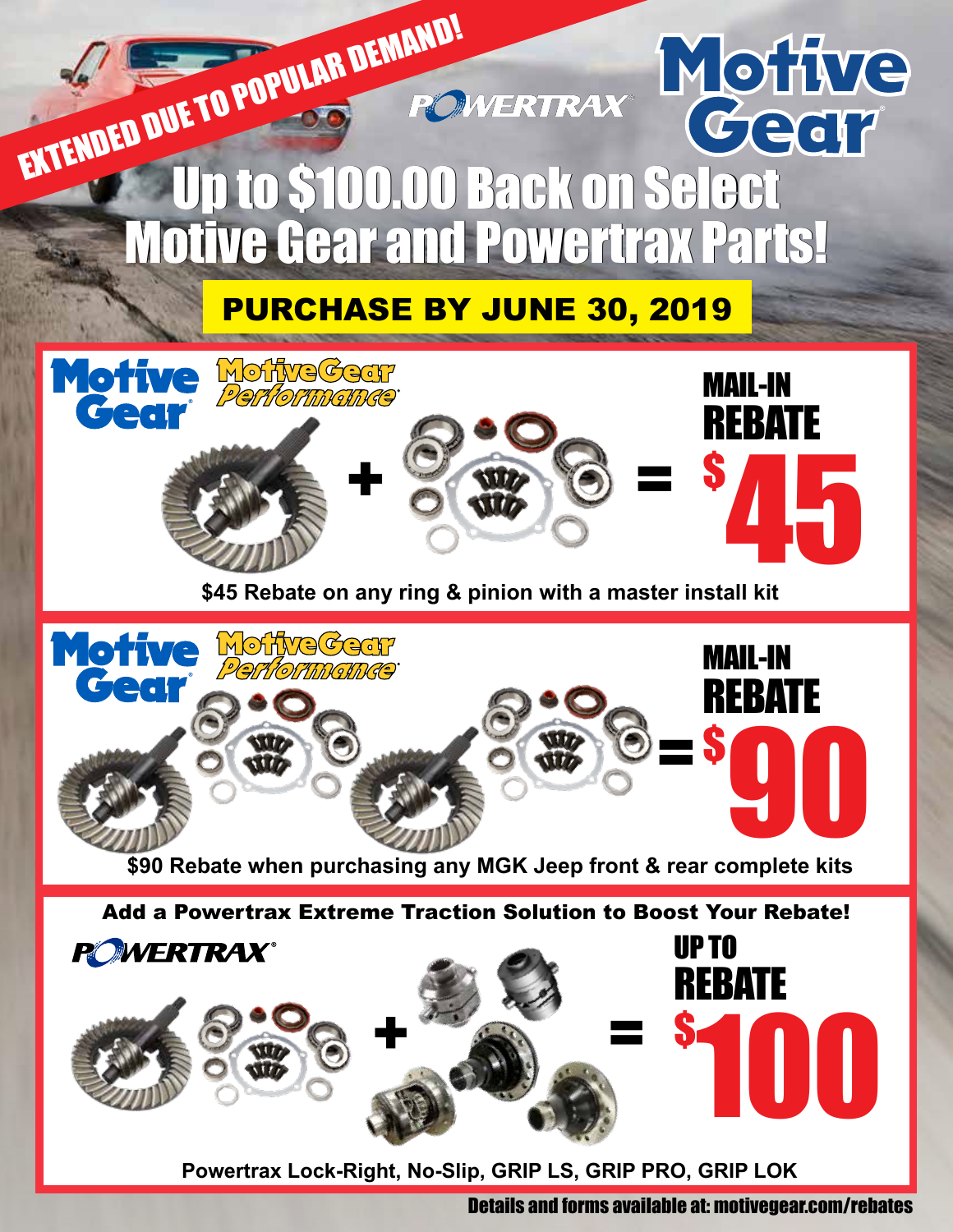# Up to \$100.00 Back on Select Motive Gear and Powertrax Parts!

| Motive MoffyeGeer<br>Performunce<br>Gear<br>\$45 Rebate on any ring & pinion with a master install kit                                                                                                                                                                                                                                      | <b>REBATE</b>                                                                                                                                                                                                                                                           | UP TO<br><b>REBATE</b>                                            | <b>Add a Powertrax</b><br><b>Extreme Traction Solution</b><br>to Boost Your Rebate! |  |
|---------------------------------------------------------------------------------------------------------------------------------------------------------------------------------------------------------------------------------------------------------------------------------------------------------------------------------------------|-------------------------------------------------------------------------------------------------------------------------------------------------------------------------------------------------------------------------------------------------------------------------|-------------------------------------------------------------------|-------------------------------------------------------------------------------------|--|
| <b>PURCHASE BY JUNE 30, 2019</b>                                                                                                                                                                                                                                                                                                            |                                                                                                                                                                                                                                                                         |                                                                   |                                                                                     |  |
| <b>POWERTRAX®</b>                                                                                                                                                                                                                                                                                                                           |                                                                                                                                                                                                                                                                         |                                                                   |                                                                                     |  |
| <b>NO-SLIP</b><br><b>LOCK-RIGHT</b>                                                                                                                                                                                                                                                                                                         | <b>GRIP LS</b>                                                                                                                                                                                                                                                          | <b>GRIP PRO</b>                                                   | <b>GRIP LOK</b>                                                                     |  |
| REBATE<br><b>REBATE</b><br><b>The original lunch box</b><br><b>Easy to install, quiet</b><br>locker!<br>traction!<br><b>STEPS TO QUALIFY FOR YOUR REBATE:</b>                                                                                                                                                                               | <b>REBATE</b><br><b>Strongest friction</b><br>plate limited-slip!<br>Part Numbers: __                                                                                                                                                                                   | <b>REBATE</b><br><b>Progressive helical</b><br>gear limited-slip! | <b>REBATE</b><br><b>The ultimate in</b><br><b>traction control!</b>                 |  |
| 1) Complete this form in it's entirety.                                                                                                                                                                                                                                                                                                     | Installed in: YEAR: ______________ MAKE: __________________ MODEL:__                                                                                                                                                                                                    |                                                                   |                                                                                     |  |
| Please be sure that all information is legible.<br>2) Attach your original sales receipt showing your<br>purchase of qualifying product.                                                                                                                                                                                                    | <b>CONTACT INFORMATION (REQUIRED):</b><br>Name: Name: Name: Name: Name: Name: Name: Name: Name: Name: Name: Name: Name: Name: Name: Name: Name: Name: Name: Name: Name: Name: Name: Name: Name: Name: Name: Name: Name: Name: Name: Name: Name: Name: Name: Name: Name: |                                                                   |                                                                                     |  |
| 3) Cut out and attach the original UPC/barcode label off<br>of the original packaging.                                                                                                                                                                                                                                                      |                                                                                                                                                                                                                                                                         |                                                                   |                                                                                     |  |
| 4) Mail this completed form, original sales receipt, and<br>UPC label(s) to this address:                                                                                                                                                                                                                                                   |                                                                                                                                                                                                                                                                         |                                                                   |                                                                                     |  |
|                                                                                                                                                                                                                                                                                                                                             |                                                                                                                                                                                                                                                                         |                                                                   |                                                                                     |  |
| <b>MOTIVE GEAR REBATE</b><br>P.O. Box 763                                                                                                                                                                                                                                                                                                   | <b>DEALER CONTACT INFO (REQUIRED):</b>                                                                                                                                                                                                                                  |                                                                   |                                                                                     |  |
| Walled Lake, MI 48390                                                                                                                                                                                                                                                                                                                       |                                                                                                                                                                                                                                                                         |                                                                   |                                                                                     |  |
| ALL CLAIMS MUST BE POSTMARKED WITHIN<br><b>30 DAYS OF DATE OF PURCHASE</b><br><b>ADDITIONAL TERMS:</b><br>1.) Rebate offer made only to retail consumer purchase within U.S. and CANADA on qualifying NEW MOTIVE GEAR products through authorized MOTIVE GEAR dealers. 2.) Rebate offer not<br>valid on used parts or parts not in original |                                                                                                                                                                                                                                                                         |                                                                   |                                                                                     |  |

valid on used parts, or parts not in original MOTIVE GEAR packaging or on orders placed on eBay or Amazon. 3.) Rebate offer limited to two (2) qualifying purchases per household or address. Dealers not qualified for Rebates. Qualifying purchases and Rebate claims may not be assigned, aggregated or otherwise transferred. 4.) Contact information indicated will be used for mailing of rebate check. Assure Rebate form and Sales Receipt are legible. Make copies of the sales receipt and Rebate form, as submitted materials will not be returned. MOTIVE GEAR and it's processing agent obligation to pay qualifying rebate are extinguished upon mailing of check to Contact address supplied. MOTIVE GEAR and processing agent are not responsible for undelivered, damaged or otherwise incomplete or non-qualifying Rebate claims. PLEASE ALLOW SIX TO EIGHT WEEKS FOR PROCESSING OF REBATE. 5.) Void where prohibited, taxed or restricted by law. 6.) Please contact MOTIVE GEAR processing agent, Auto Rebate Company, LLC, for more information or questions on this rebate at 855-871-3349 or at rebate@AutoRebateCo.com.

#### **Details and forms available at: motivegear.com/rebates**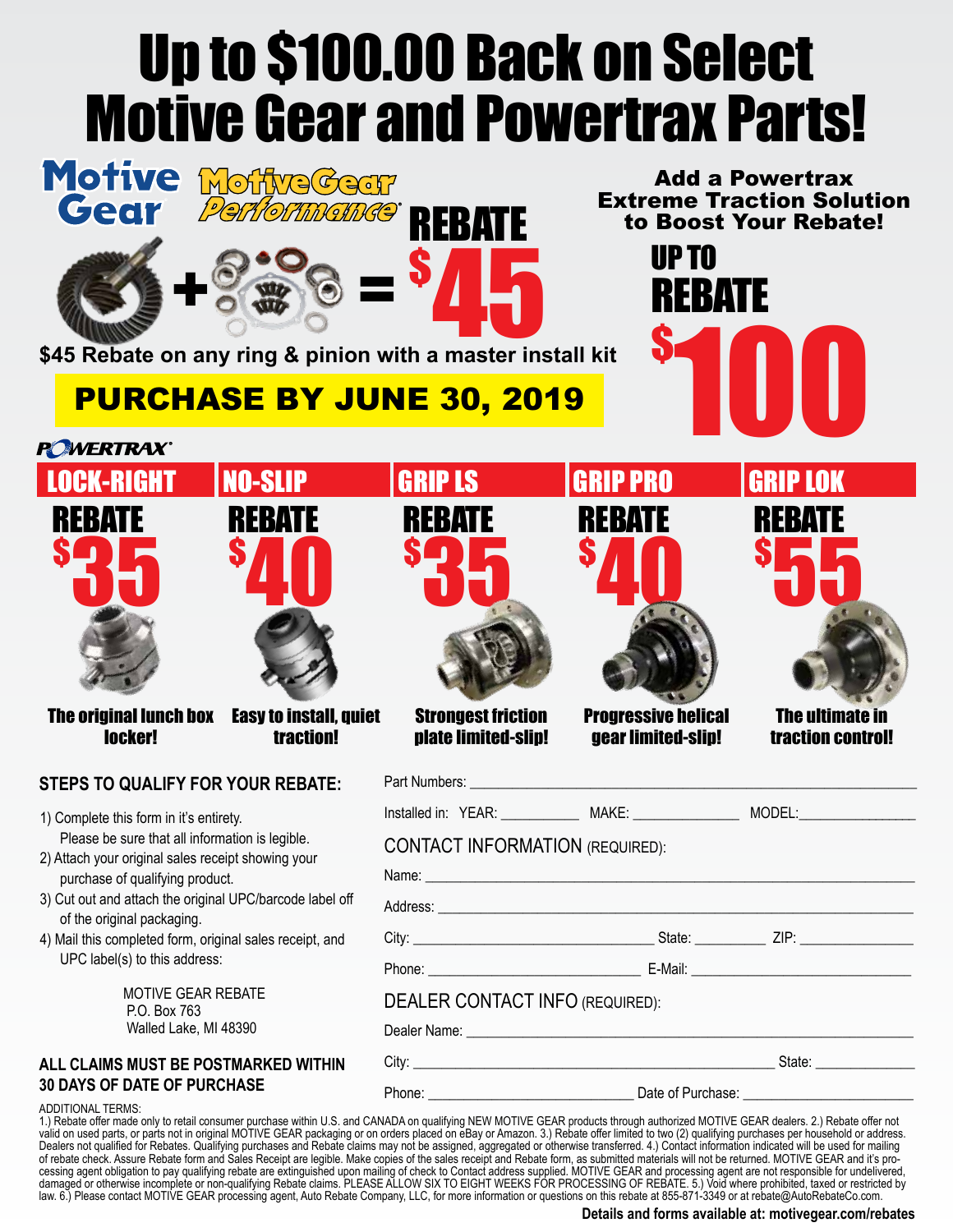# Motive Gear & Powertrax Part Numbers for Rebate

| <b>RING &amp; PINIONS</b> | C9.25-373F   | D44-409F   | D80-513      | F888529IFS           | F910500   | G884308     |
|---------------------------|--------------|------------|--------------|----------------------|-----------|-------------|
| AM20-331                  | C9.25-373F-1 | D44-411JK  | F10.25-355   | F888571              | F910514   | G884355     |
| AM20-354                  | C9.25-373F-2 | D44-411RJK | F10.25-355L  | F890300              | F910529M  | G884370     |
| AM20-373                  | C9.25-390    | D44-427    | F10.25-373L  | F890325              | F910533M  | G885273     |
| AM20-410                  | C9.25-392    | D44-427EXP | F10.25-410   | F890350              | F910537M  | G885308     |
|                           |              |            |              |                      | F910543   |             |
| AM20-456                  | C9.25-410    | D44-4-307  | F10.25-410L  | F890364              |           | G885308IFS  |
| AM20-488                  | C9.25-410F-1 | D44-4-342  | F10.25-456   | F890370              | F9-300    | G885323IFS  |
| BP882355                  | C9.25-410F-2 | D44-4-346  | F10.25-456L  | F890375              | F9-325    | G885342     |
| BP882373                  | C9.25-444F-2 | D44-4-353  | F10.25-489L  | F890380N             | F9-350    | G885342IFS  |
| BP882411                  | C9.25-456    | D44-4-373  | F10.25-513L  | F890389              | F9-370    | G885373     |
| C10.5-373                 | C9.25-456F   | D44-456    | F10.25-538L  | F890411              | F9-389    | G885373IFS  |
| C10.5-410                 | C9.25-456F-2 | D44-456F   | F10.5-331LPK | F890430              | F9-411    | G885410     |
| C10.5-456                 | D205-294     | D44-456GX  | F10.5-355-37 | F890457              | F9-456    | G885411IFS  |
| C11.5-342-1               | D205-336     | D44-456JK  | F10.5-355LPK | F890478AX            | F9-486    | G885430     |
| C11.5-373-1               | D30-354      | D44-456RJK | F10.5-355PK  | F890486              | F990350SP | G885456     |
| C11.5-410-1               | D30-373      | D44-488GX  | F10.5-373-37 | F890500              | F990370BP | G885488     |
| C11.8-342PK               | D30-373TJ    | D44-488JK  | F10.5-373LPK | F890500AX            | F990370SP | G885488IFS  |
| C11.8-373-1               | D30-410      | D44-488RJK | F10.5-373PK  | F890514              | F990389BP | G885513     |
| C11.8-373PK               | D30-410F     | D44-489    | F10.5-410PK  | F890529              | F990389SP | G885538     |
| C11.8-410-1               | D30-410TJ    | D44-489F   | F10.5-411-37 | F890529AX            | F990411BP | G886327     |
| C11.8-410PK               | D30-411RJK   | D44-513    | F10.5-430-37 | F890537AX            | F990429BP | G886345     |
| C11.8-456PK               | D30-456      | D44-513F   | F10.5-430LPK | F890543              | F990429SP | G886391     |
| C11.8-488PK               | D30-456F     | D44-513GX  | F10.5-456PK  | F890543AX            | F990457BP | G886410     |
| C11.8-513PK               | D30-456RJK   | D44-513JK  | F10.5-489PK  | F890550AX            | F990457SP | G888342     |
| C11.8-538PK               | D30-456TJ    | D44-513RJK | F10.5-513PK  | F890557AX            | F990471SP | G888355     |
| C7.25-293                 | D30-488      | D44-538    | F10.5-538PK  | F890567              | F990486BP | G888373     |
| C7.25-355                 | D30-488F     | D44-538F   | F7.5-308     | F890567AX            | F990514SP | G888390     |
| C7.25-390                 | D30-488RJK   | D44-538JK  | F7.5-345     | F890583              | F990529SP | G888411     |
| C7.25-410                 |              | D44-538RJK |              |                      |           | G888411X    |
|                           | D30-488TJ    |            | F7.5-373     | F890583AX<br>F890600 | F990543SP |             |
| C8.25-271                 | D30-513RJK   | D44-589    | F7.5-410     |                      | F990567SP | G888430     |
| C8.25-321                 | D35-355      | D60-354    | F8.8-308     | F890600AX            | F990583SP | G888456     |
| C8.25-355                 | D35-373      | D60-373    | F8.8-327     | F890614AX            | F990650SP | G888488     |
| C8.25-373                 | D35-411      | D60-410    | F8.8-355     | F890620              | F995389BP | G888514     |
| C8.25-390                 | D35-456      | D60-410F   | F8.8-373     | F890620AX            | F995411BP | G895410IFS  |
| C8.25-410                 | D35-488      | D60-456    | F8.8-410     | F890633              | F995429BP | G895456IFS  |
| C8.25-456                 | D44-294NIS   | D60-456X   | F8.8-456     | F890633AX            | F995456BP | G895488IFS  |
| C8.25-488                 | D44-307      | D60-456XF  | F8.8-488     | F890650              | G80370    | G975390     |
| C8-391                    | D44-307HD-1  | D60-488    | F875456      | F890650AX            | G80390    | G988456     |
| C8-410                    | D44-313NIS   | D60-488XF  | F880300      | F890666AX            | G80411    | GM10.5-342  |
| C8-456                    | D44-321JK    | D60-513    | F880325      | F890683AX            | G875273   | GM10.5-373  |
| C887355L                  | D44-336NIS   | D60-513X   | F880340      | F890700AX            | G875308   | GM10.5-410  |
| C887355L-10               | D44-354      | D60-513XF  | F880355      | F890716AX            | G875323   | GM10.5-456  |
| C887355M                  | D44-354EXP   | D60-538    | F880380      | F890733AX            | G875342   | GM10.5-456X |
| C887373E                  | D44-354F     | D60-538F   | F880411      | F9.75-355            | G875342X  | GM10.5-488X |
| C887373L                  | D44-354NIS   | D60-538XF  | F888331      | F9.75-355L           | G875373   | GM10.5-513X |
| C887373L-10               | D44-355HD    | D60-586    | F888331IFS   | F9.75-373            | G875373X  | GM10.5-538X |
| C887373M                  | D44-355HD-1  | D70-354    | F888355      | F9.75-373L           | G875390   | GM10-273    |
| C887391E                  | D44-369NIS   | D70-373    | F888355IFS   | F9.75-410            | G875410   | GM10-308    |
| C887391L                  | D44-373      | D70-373EXP | F888373      | F9.75-410L           | G875410X  | GM10-342    |
| C887391L-10               | D44-373EXP   | D70-410    | F888373IFS   | F9.75-430            | G875456   | GM10-373    |
| C887410L                  | D44-373F     | D70-456    | F888390      | F9.75-430L           | G876292   | GM10-390    |
| C887430E                  | D44-373HD    | D70-488    | F888410      | F9.75-456            | G876323   | GM10-411    |
| C887456L                  | D44-373HD-1  | D70-513    | F888410IFS   | F9.75-456L           | G882308   | GM10-430    |
| C887456L-10               | D44-373JK    | D70-513E   | F888430      | F9.75-489            | G882336   | GM10-430IFS |
| C887486E                  | D44-373RJK   | D70-586    | F888456      | F9.75-489L           | G882355   | GM10-456    |
| C9.25-321                 | D44-391HD-1  | D80-354    | F888456IFS   | F910411              | G882373   | GM10-456IFS |
| C9.25-342F-1              | D44-392      | D80-410    | F888488      | F910429              | G882390   | GM11.5-342  |
|                           |              |            |              |                      |           |             |
| C9.25-342F-2              | D44-409      | D80-463    | F888488IFS   | F910457              | G882411   | GM11.5-373  |
| C9.25-355                 | D44-409EXP   | D80-488    | F888514      | F910471              | G882456   | GM11.5-410  |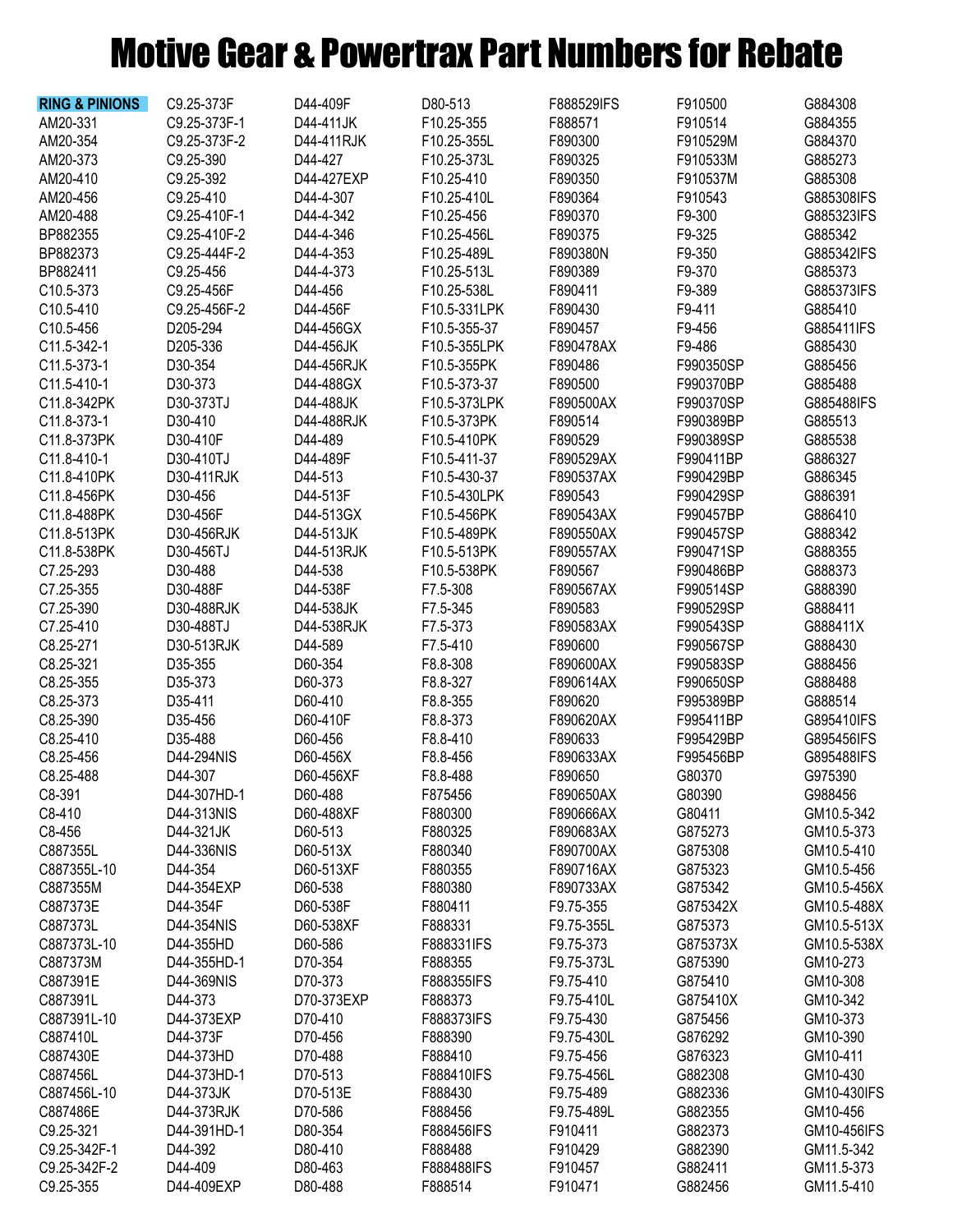## Motive Gear & Powertrax Part Numbers for Rebate

| GM11.5-456     | T488F29        | <b>MGK-121</b>           | R14RLMKH    | R7.6RIRSMK      | R9.25RLMKT       |
|----------------|----------------|--------------------------|-------------|-----------------|------------------|
| GM11.5-488     | <b>T488IFS</b> | <b>MGK-122</b>           | R14RLMKHT   | R7.6RIRSMKT     | <b>R9.25RMK</b>  |
| GM11.5-513     | T488L          | <b>MGK-124</b>           | R14RLMKL    | R7.75RMK        | R9.25RMKT        |
| GM11.5-538     | T488LC29       | <b>MGK-125</b>           | R14RLMKLT   | R7.75RMKT       | R9.25RZFMK       |
| GM12-308       | T488LC32       | <b>MGK-127</b>           | R14RMKH     | R70HRMK         | R9.25RZFMKT      |
| GM12-342       | T488V6         | <b>MGK-128</b>           | R14RMKHT    | R70HRMKT        | R9.2RIFSLAMKT    |
| GM12-373       | T529           | <b>MGK-129</b>           | R14RMKL     | R70RMK          | R9.2RIFSLMK      |
| GM12-373X      | T529F29        | <b>MGK-130</b>           | R14RMKLT    | R70RMKT         | R9.2RIFSLMKT     |
|                |                |                          |             |                 | R9.2RIFSMK       |
| GM12-411       | <b>T529IFS</b> |                          | R205RMK     | R70URMK         |                  |
| GM12-411X      | T529L          | <b>INSTALLATION KITS</b> | R205RMKT    | R70URMKT        | R9.2RIFSMKT      |
| GM12-456       | T529V6         | R10.25RMK                | R20RMK      | R8.0RMK         | R9.3RLMK         |
| GM7.2-308IFS   | T571           | R10.25RMKT               | R20RMKT     | R8.0RMKT        | R9.3RLMKT        |
| GM7.2-342IFS   | <b>T571IFS</b> | R10.5FRLAMK              | R280RMKT    | R8.25REMK       | R9.3RMKT         |
| GM7.2-373IFS   | T571V6         | R10.5FRLMK               | R30FRMK     | R8.25REMKT      | R9.5GRLAMK       |
| GM7.2-410IFS   | T8.2-456       | R10.5FRLMKT              | R30FRMKT    | R8.25RJLMK      | R9.5GRLAMKT      |
| GM7.2-456IFS   | T8.2-488       | R10.5FRMK                | R30LRAMK    | R8.25RJLMKT     | R9.5GRLMK        |
| GM7.5-308      | T9-488         | R10.5FRMKT               | R30LRAMKT   | R8.25RJMK       | R9.5GRLMKT       |
| GM7.5-308T     | T9-529         | R10CRMK                  | R30LRARBMK  | R8.25RJMKT      | R9.5GRMK         |
| GM7.5-323      | <b>TAC456</b>  | R10CRMKT                 | R30LRARBTMK | <b>R8.25RMK</b> | R9.5GRMKT        |
| GM7.5-342      | TAC456IFSL     | R10REMK                  | R30LRMK     | R8.25RMKT       | R9.75FRLAMK      |
| GM7.5-373      | <b>TAC488</b>  | R10REMKT                 | R30LRMKT    | R8.2RIFSLMK     | R9.75FRLAMKT     |
|                |                |                          |             |                 |                  |
| GM7.5-410      | TAC488IFS      | R10RLAMK                 | R30RARBMK   | R8.2RIFSLMKT    | R9.75FRLBMK      |
| GM7.5-456      | TAC488IFSL     | R10RLAMKT                | R30RARBTMK  | R8.2RIFSMK      | R9.75FRLMK       |
| GM9.5-308L     | <b>TAC529</b>  | R10RLMK                  | R30RJKMK    | R8.2RIFSMKT     | R9.75FRLMKT      |
| GM9.5-342      | TAC529IFS      | R10RLMKT                 | R30RJKMKT   | R8.4RMK         | R9.75FRMK        |
| GM9.5-342L     | TAC8.75-488    | R10RMK                   | R30RMK      | R8.4RMKT        | R9.75FRMKT       |
| GM9.5-373      | TL456L29       | R10RMKT                  | R30RMKT     | R8.50RMK        | R9R28MK          |
| GM9.5-410      | TL488L29       | R10RVLMKT                | R35FRMK     | R8.50RMKT       | R9R28MKT         |
| GM9.5-410L     | TL529L29       | R10RVMK                  | R35FRMKT    | R8.5PRMK        | R9R28MKTP        |
| GM9.5-456      | V885342L       | R10RVMKT                 | R35JRARBMK  | R8.5PRMKT       | R9R306MK         |
| GM9.5-488      | V885355        | R11.5CRMK                | R35JRLMK    | R8.6RMK         | R9R306MKTP       |
| GM9.76-323     | V885370        | R11.5CRMKT               | R35JRLMKT   | R8.75ERAMK      | <b>R9R306SMK</b> |
| GM9.76-342     | V885373L       | R11.5RLMK                | R35JRMK     | R8.75ERAMKT     | <b>R9R325MK</b>  |
| GM9.76-373     | V885390L       | R11.5RLMKT               | R35JRMKT    | R8.75ERMK       | R9R325SMK        |
| GM9-370        | V885390LX      | R11.5RMK                 | R35RWMK     | R8.75ERMKT      | R9RMK            |
| GZ85327        | V885410L       | R11.5RMKT                | R35RWMKT    |                 | R9RMKP           |
|                |                |                          |             | R8.75ERSMK      |                  |
| GZ85345        | V885411LX      | R11.8RCONVMKT            | R360RMK     | R8.75ERSMKT     | R9RMKT           |
| GZ85370        | V888410        | R11.8RMKT                | R36RICAMK   | R8.75RLAMK      | <b>R9RMKTP</b>   |
| GZ85390        | VZ887390       | R11RAMK                  | R44RICALMK  | R8.75RLAMKT     | R9RNMK           |
| GZ85411        | VZ887411       | R11RCMK                  | R44RICALMKT | R8.75RLMK       | <b>R9RSMK</b>    |
| N233-463       | <b>MGK-100</b> | R11RIFMK                 | R44RICAMKT  | R8.75RLMKT      | <b>R9RSMKP</b>   |
| N233-463F      | <b>MGK-101</b> | R11RIFMKT                | R50RLMK     | R8.75RMAMK      | <b>R9RSMKT</b>   |
| N233-488       | <b>MGK-102</b> | R <sub>11</sub> RMK      | R50RLMKT    | R8.75RMAMKT     | <b>R9RSMKTP</b>  |
| N233-488F      | <b>MGK-103</b> | R11RMKT                  | R50RMK      | R8.75RMMK       | RA28FLRMK        |
| N233-513       | <b>MGK-105</b> | R11RTACFMK               | R50RMKT     | R8.75RMMKT      | RA28FLRMKT       |
| N233-513F      | <b>MGK-106</b> | R11RTACLMK               | R6.7RMKT    | R8.8RIFSMK      | RA28JLRAMK       |
| QC86486        | <b>MGK-107</b> | R11RTACMK                | R7.25RMK    | R8.8RIFSMKT     | RA28JLRAMKT      |
| QC86486RW      | <b>MGK-108</b> | R11RV6LMK                | R7.25RMKT   | R8.8RIRSAMK     | RA28JLRMK        |
| SUZ-457        | <b>MGK-109</b> | R11RV6MK                 | R7.2RIFSMK  | R8.8RIRSMK      | RA28JLRMKT       |
| SUZ-538        | <b>MGK-110</b> | R11RV6MKT                | R7.2RIFSMKT | R8.8RIRSMKT     | RA28LRAMK        |
|                |                |                          |             |                 |                  |
| T10.5-488      | <b>MGK-111</b> | R12CRMK                  | R7.5FRMK    | R8.8RLMK        | RA28LRAMKT       |
| T10.5-529      | <b>MGK-112</b> | R12CRMKT                 | R7.5FRMKT   | R8.8RMK         | RA28LRARBMK      |
| T411           | <b>MGK-113</b> | R12RMK                   | R7.5GRBMK   | R8.8RMKT        | RA28LRARBTMK     |
| T411L          | <b>MGK-114</b> | R12RMKT                  | R7.5GRBMKT  | R80RAMK         | RA28LRMK         |
| T411V6         | <b>MGK-115</b> | R14RLAMKH                | R7.5GRLMK   | R80RAMKT        | RA28LRMKT        |
| T456           | <b>MGK-116</b> | R14RLAMKHT               | R7.5GRLMKT  | R80RMK          | RA28RHDMK        |
| <b>T456IFS</b> | <b>MGK-117</b> | R14RLAMKL                | R7.5GRMK    | R80RMKT         | RA28RHDMKT       |
| T456L          | <b>MGK-118</b> | R14RLAMKLT               | R7.5GRMKT   | R9.25RLAMK      | RA28RJKFMK       |
| T456V6         | <b>MGK-119</b> | R14RLCMK                 | R7.6RIFSMK  | R9.25RLAMKT     | RA28RJKFMKT      |
| T488           | <b>MGK-120</b> | R14RLCMKT                | R7.6RIFSMKT | R9.25RLMK       | RA28RJKMK        |